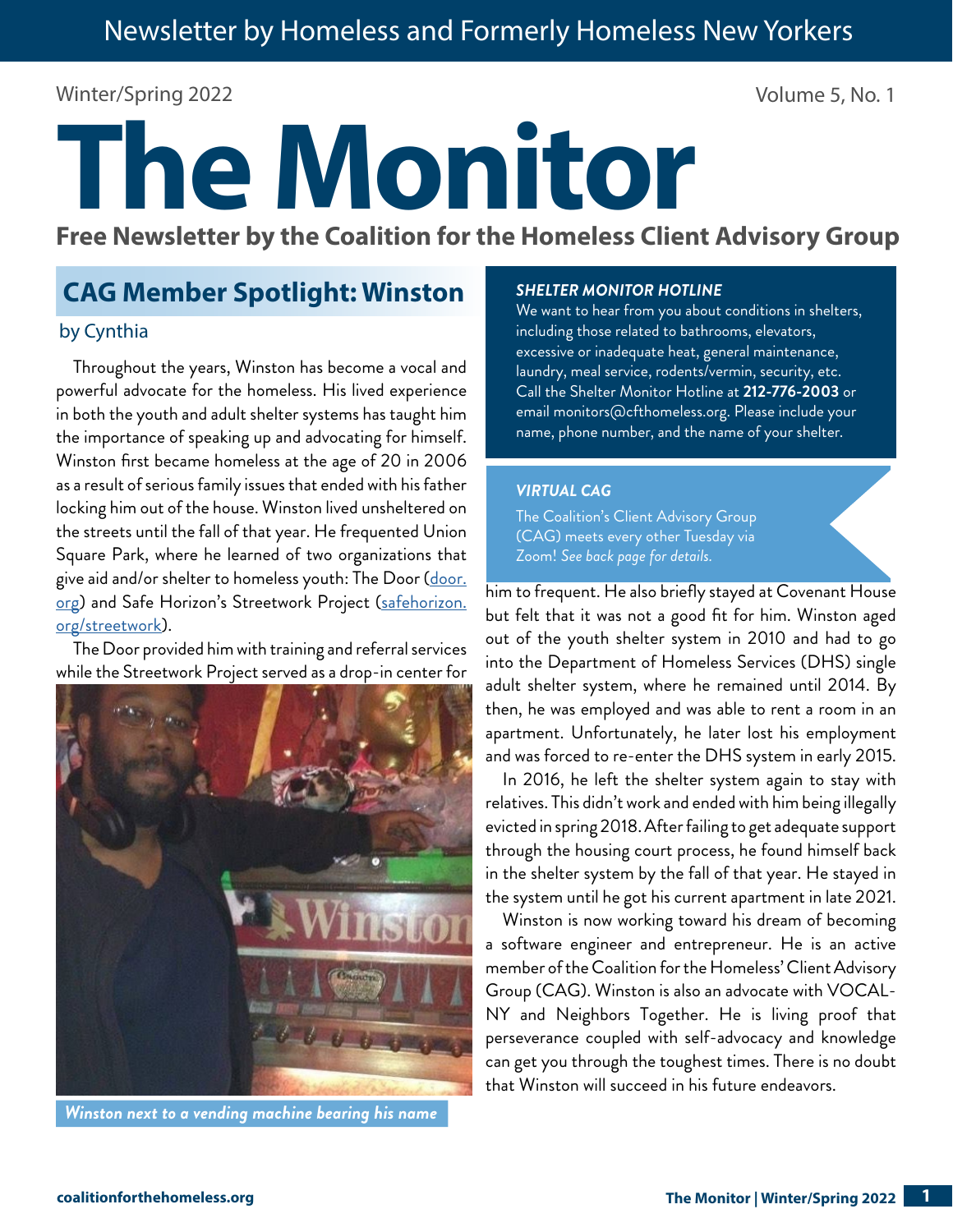# From Shelter to Housing by Anonymous

 My story began in 2019 when I first became homeless. I had a hard time at first, not knowing where to go or what to do. I am an active member of my church, and they supported me and promised to walk with me through my journey.

 I went through the DHS shelter assessment process and was assigned to a women's shelter in Brooklyn in June of 2019. I immediately realized that I wouldn't get much help from the in-house caseworker. Consequently, I became frustrated and started seeking help from outside the shelter, but I didn't know whom I could trust or whom to turn to. I was in despair.

 After several months, I was potentially approved for an apartment, but I did not yet have the Section 8 voucher I expected to receive. During this time, I found out that I was being transferred to another shelter, and I was in tears because I was afraid that the transfer would cause me to lose the apartment. A fellow resident that I had become friends with told me

about the Coalition for the Homeless' Client Advisory Group (CAG) and their meetings.

 I went to the very next CAG meeting. While there, I met the Coalition's shelter specialists who facilitate the CAG meetings. In turn, they referred me to the Coalition's Crisis Intervention Program, which has advocates who are very knowledgeable. They walked me through the various steps I needed to take to obtain a Section 8 voucher, which I learned is difficult to get in NYC, and how to qualify for the CityFHEPS program. I found an apartment that qualified for the CityFHEPS program on December 30, 2019. A few weeks later, I received a phone call stating that my apartment would be ready on February 2, 2020. I moved into my apartment and am now very happy and comfortable.

 I decided that I would stay connected to the Coalition, and I still attend CAG meetings, which have been held via Zoom since the COVID-19 pandemic began. Even though I am in

my apartment, I realize that situations may occur with my permanent housing and I continue to go to the Coalition for guidance, resources, and assistance. The shelter specialists that I met at CAG, as well as other Coalition staff members, continue to stand by me and they support me every step of the way.

 I tell everyone I meet who struggles with homelessness or housing instability to get connected to the Coalition for the Homeless. I tell them about the CAG meetings and one of my favorite meeting rules, "Listen to learn and learn to listen." I encourage them that they, too, will eventually end up out of the shelters and in their permanent homes!

 I am very grateful for the ongoing support and assistance that I receive from the Coalition. I especially appreciate the knowledge that is shared with me at the CAG meetings. These meetings have taught me how to advocate not only for myself but for others as well. I look forward to growing in this work and plan to remain an active member of CAG for as long as possible.

recently by homeless youth and adults, was

The final room of this special exhibit featured a portrait titled, *Annie, Black Woman for President*. The subject of this very moving piece is Annie Faye Wilson-Rodgers. In 2019, Ms. Wilson-Rodgers, who is formerly homeless, created this portrait in collaboration with professional artist Francis Palazzolo, who is the artist-in-residence at BronxWorks. We had the distinct honor of meeting Ms. Wilson-Rodgers and Mr. Palazzolo at the museum.

# Art for Change: The Artist and Homeless Collaborative by Cynthia

On April 3rd, members of the Client Advisory Group and Coalition staff were given a special treat in the form of an invitation to "Art for Change: The Artist and Homeless Collaborative," an exhibition at the New-York Historical Society in Manhattan that ran from December 3, 2021, through April 3, 2022. The exhibit told the history of the Artist and Homeless Collaborative, which was founded in the 1990s by artist Hope Sandrow at the Park Avenue Women's Shelter, where professional artists and shelter residents created art together. The exhibit featured art made by the





**Annie, Black Woman for President**  *(2019), a drawing by Annie Faye Wilson-Rodgers and Francis Palazzolo*

Collaborative, as well as photos and videos from the era that documented homelessness and activism in the city. The history of the Coalition for the Homeless and the legal right to shelter in NYC, as well as art made more

Mr. Palazzolo was our very interesting and enthusiastic guide through the exhibit.

also included.

We wish to thank the museum, curators, artists (both professional and amateur), and activists for putting a spotlight on the urgent crisis of homelessness in NYC.



*pause for a group photo*

**2**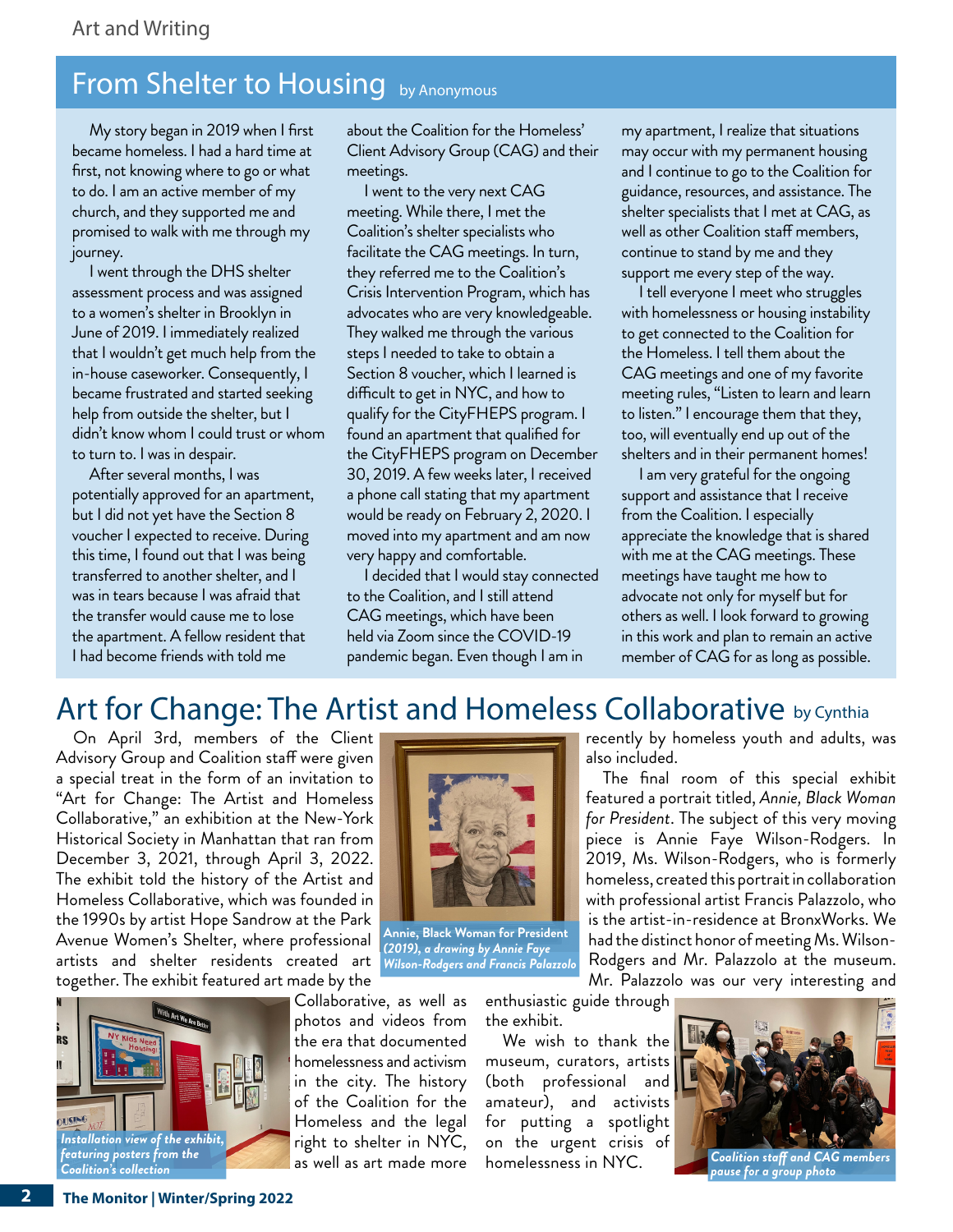# My Not-So-Great Experience in a DHS COVID-19 Isolation Hotel After Testing Positive in a Congregate Shelter by Constance

I tested positive for COVID-19 on January 6, 2022, during the height of the Omicron variant surge and realized that, no matter how careful I had been, contracting COVID-19 proved unavoidable while living in the congregate shelter system. Upon receiving the positive test result, I was quickly transferred from my shelter dorm of eight women to a six-bed triage dorm to await transportation to a Department of Homeless Services (DHS) COVID-19 isolation hotel. I waited in this triage dorm for less than 24 hours.

The hotel intake was very quick. A residential aide then took me down a long corridor to find an available room. I became concerned that I would have a roommate in the event the COVID-19 surge worsened. The hotel, I was told, had no control or power over room capacity and private rooms were not guaranteed, even though public health officials advise people who contract COVID-19 to isolate by themselves. I was told that if I refused to comply, I would be at risk for losing not only my shelter bed but also my CityFHEPS housing subsidy eligibility. Because of this, I could not leave the hotel and I was now in this new system! Fortunately, I had a private room throughout my stay.

While in isolation, I had to remind the staff every day that I don't eat meat. I was informed that there were no special dietary options at the hotel and, as a result, I threw out a lot of food – something that I strongly oppose doing. Early in my stay, I filed complaints with 311 and the hotel nurses, eventually reaching the program director. Over the next couple of days, the food situation got worse. I made calls to my shelter community manager and the DHS ombudsman's office to register complaints about the absence of vegan-like food options. Between the uncertainty of my hotel accommodations, ignored dietary needs, and lack of information about whether I would get a PCR test before returning to my shelter, I was exhausted with the game of back and forth.

On Day 6 in the hotel, I called the ombudsman's office again, expressing my concern about not knowing if I would have a PCR test before being discharged. I informed them that I was completely vaccinated, boosted, and that per current CDC



guidelines, fully vaccinated and boosted people only needed to quarantine for five days. (I later learned that it is DHS' policy that clients isolate for 10 days, regardless of their vaccination status or whether they are experiencing symptoms.) The ombudsman's representative took my information and promised to look into it. Finally, on Day 7 in the hotel, I received a knock on my door informing me that I had been discharged. I was told that I would be contacted when transportation was available or I could use public transportation to travel to my shelter.

With that said, I did not receive a PCR test before being discharged. I was driven back to my shelter in a crammed Toyota minivan with six masked isolation hotel clients. The following day, I took a PCR test and the result was negative. I found out later that the isolation hotel does not administer COVID-19 tests.

DHS should be able to do better! We have been dealing with this pandemic for over two years, and my experience should not have happened. Proper social distancing and the use of singleoccupancy rooms are key to preventing infection.

# Update on the Coalition for the Homeless' Advocacy

## by Jacquie and Deborah

Informed by discussions with the Client Advisory Group, the Coalition's Advocacy department has spent much of 2022 responding to misguided plans advanced by the Adams administration regarding unsheltered homelessness. On February 18th, Mayor Adams and Governor Hochul announced a plan to clear the subway system of people who shelter in it through the strict enforcement of transit system rules and a zero-tolerance policy for sleeping on the trains. In the media, the Coalition pushed back on this policy and emphasized that people need beds in single-occupancy rooms in Safe Havens and stabilization hotels, permanent housing, and more accessible mental health services – not heavy-handed policing. In late March, Mayor Adams announced an intense effort to clear hundreds of encampments from the streets. The Coalition again spent many days speaking with the press to underscore that policing and sweeps are counterproductive and harmful, and that the City should instead offer people a better option

than the streets by investing in single-occupancy, low-barrier shelter options and permanent housing.

On March 22nd, the Coalition released *State of the Homeless 2022: New York at a Crossroads*. This annual report highlighted that a record number of New Yorkers died while homeless last year, amidst the City's and State's continued failure to address the underlying causes of the homelessness crisis. The report also found that affordable housing production has lagged population growth, leaving about a half million households with incomes below \$30,000 at risk of homelessness. The annual report card graded the City and State on their efforts to meet the needs of unsheltered New Yorkers, provide access to shelters and permanent housing, and prevent homelessness, with several failing grades. The report included numerous recommendations for Mayor Adams and Governor Hochul. *You can read the report at [coalitionforthehomeless.org/soth.](https://www.coalitionforthehomeless.org/soth)*